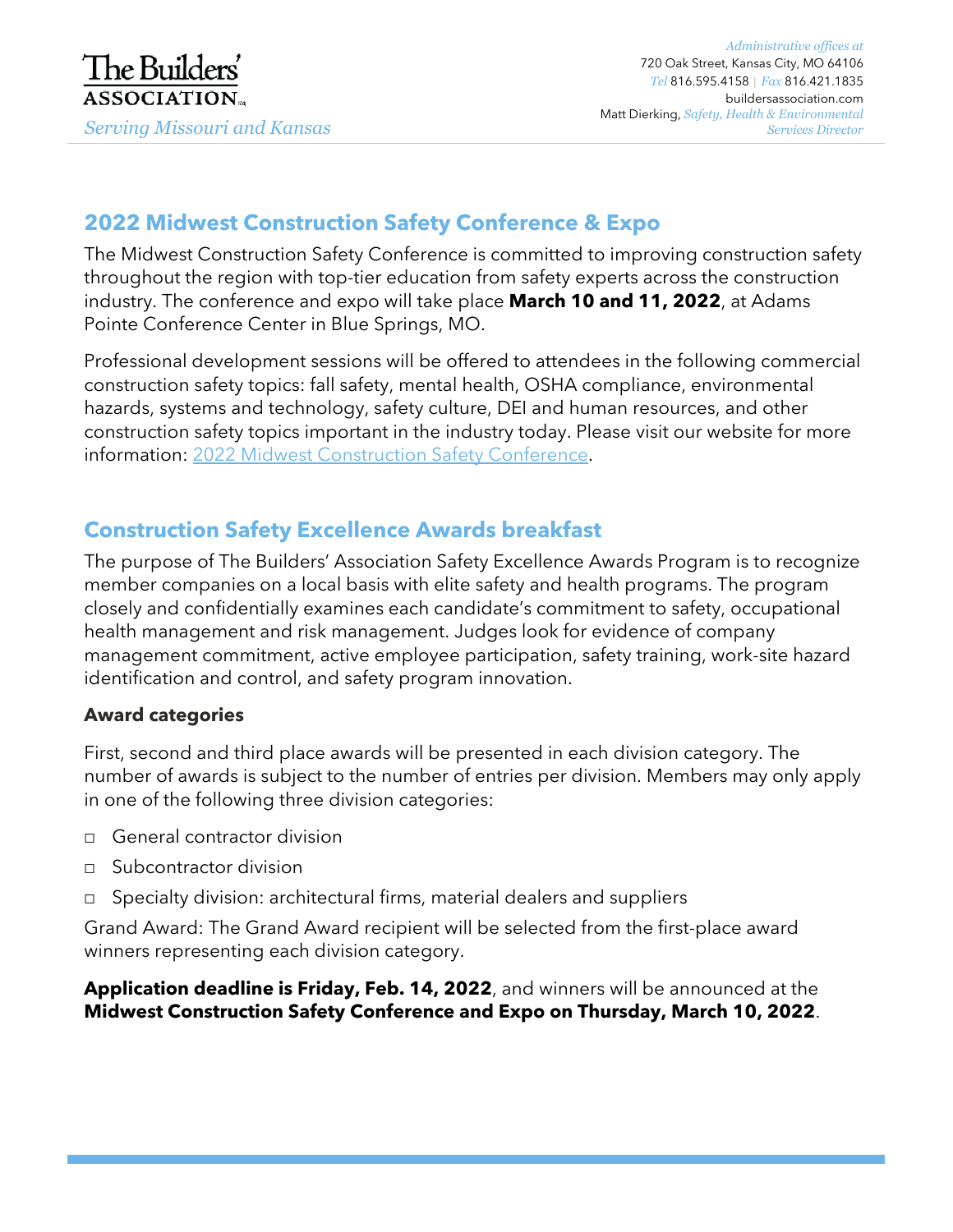# *January - June 2022 Safety, Health & Environmental Services events*

We are continuously monitoring COVID-19 public health guidelines and will adjust the training events if needed.

#### **OSHA Silica Competent Person Course**

**Description**: The purpose of this course is to educate course participants about OSHA's Crystalline Silica Standard in the Construction Industry and provide an understanding of the hazards of respirable crystalline silica and appropriate ways to limit exposure. A key component in preventing overexposure to silica and subsequent disease is to have at least one individual on the jobsite who can recognize and evaluate situations where over exposure may be occurring; who knows how to evaluate the exposure potential; and who can make an initial recommendation on how to control that exposure. This is the role of the "Silica Competent Person." OSHA 29 CFR 1926.1153 requires each employer to have a "Silica Competent Person" who can identify existing and foreseeable respirable crystalline silica hazards.

**Knowledge check**: A written multiple-choice learning exercise is administered at the conclusion of the course.

**Course completion documentation**: Upon successful course completion, each participant will receive a Builders' photo ID data card.

| Course no.               | <b>Date</b>              | <b>Time</b>                  | Location   | Member  | <b>Nonmember</b> |  |
|--------------------------|--------------------------|------------------------------|------------|---------|------------------|--|
|                          |                          | <b>Kansas City, Missouri</b> |            |         |                  |  |
| SH120-04-05-BATC         | Tuesday, Jan. 25, 2022   | $8-11$ a.m.                  | OAK        | \$99.00 | \$125.00         |  |
| SH120-06-02-BATC         | Thursday, April 21, 2022 | 8-11 a.m.                    | OAK        | \$99.00 | \$125.00         |  |
| Springfield, Missouri    |                          |                              |            |         |                  |  |
| SH120-05-18-BAS          | Wednesday, Jan. 12, 2022 | $8-11$ a.m.                  | <b>BAS</b> | \$99.00 | \$125.00         |  |
| SH120-05-18-BAS          | Monday, March 14, 2022   | $8-11$ a.m.                  | <b>BAS</b> | \$99.00 | \$125.00         |  |
| SH120-05-18-BAS          | Tuesday, May 10, 2022    | $8-11$ a.m.                  | <b>BAS</b> | \$99.00 | \$125.00         |  |
| Jefferson City, Missouri |                          |                              |            |         |                  |  |
| SH120-05-19-BAJ          | Thursday, Jan. 20, 2022  | $8-11$ a.m.                  | <b>BAJ</b> | \$99.00 | \$125.00         |  |
| SH120-05-19-BAJ          | Wednesday, March 9, 2022 | $8-11$ a.m.                  | <b>BAJ</b> | \$99.00 | \$125.00         |  |

OSHA is fully enforcing the silica in construction standard The Builders' Association SH&E team can assist your organization comply with all the requirements of OSHA's silica in construction standard, including company specific silica exposure control plans (ECP) and silica air sampling. For more information, please contact Matt Dierking at 816.595.4158 or mdierking@buildersassociation.com.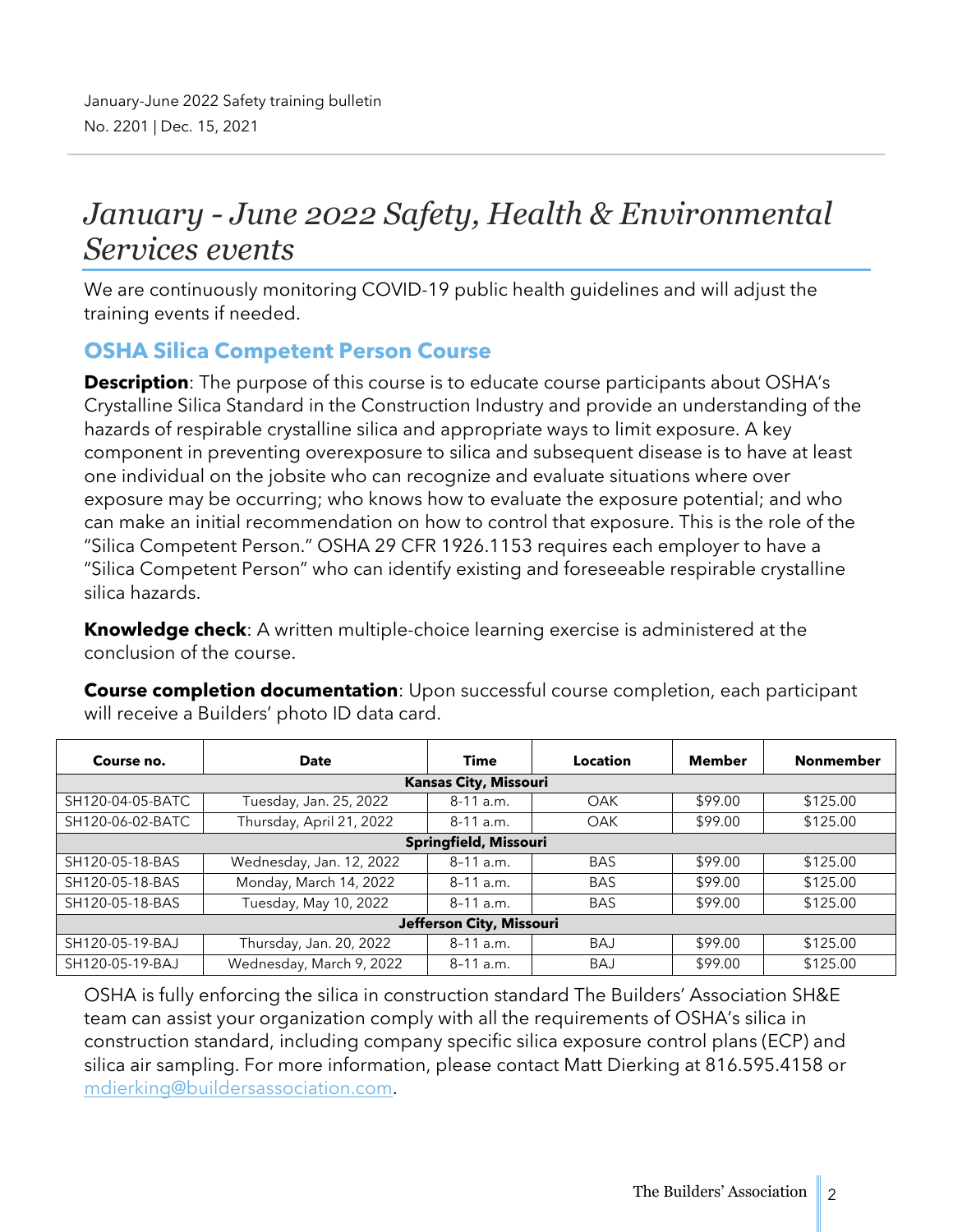#### **OSHA Fall Protection Course**

**Description**: OSHA standards require employers to provide fall protection training for each employee who might be exposed to fall hazards. The training shall enable employees to recognize the hazards of falling and shall train each employee in the procedures to be followed to minimize these hazards. This Fall Protection Course includes but is not limited to: establishing definitive parts of Personal Fall Arrest Systems (including body supports, lanyards, self-retracting lifelines, rope grabs, and anchorage components), anchorage points (determination and suitability), arresting forces (limits, methods to reduce, etc.), and fall distances (limits, deceleration distances). This course also covers the usage of equipment including: ladder climbing systems, horizontal lifeline systems, rescue and retrieval systems, rope grab systems, self-retracting lifelines and care/maintenance of fall protection equipment upon request.

**Knowledge check**: A written multiple-choice learning exercise is administered at the conclusion of the course.

**Course completion documentation**: Upon successful course completion, each participant will receive a Builders' photo ID data card.

| Course no.               | <b>Date</b>               | Time                         | Location   | <b>Member</b> | <b>Nonmember</b> |  |
|--------------------------|---------------------------|------------------------------|------------|---------------|------------------|--|
|                          |                           | <b>Kansas City, Missouri</b> |            |               |                  |  |
| SH112-04-27-BATC         | Friday, Jan. 28, 2022     | $8-11$ a.m.                  | OAK        | \$99.00       | \$125.00         |  |
| SH112-04-27-BATC         | Wednesday, March 16, 2022 | $8-11$ a.m.                  | OAK        | \$99.00       | \$125.00         |  |
| SH112-04-27-BATC         | Wednesday, May 4, 2022    | $8-11$ a.m.                  | <b>OAK</b> | \$99.00       | \$125.00         |  |
|                          |                           | Springfield, Missouri        |            |               |                  |  |
| SH112-05-27-BAS          | Wednesday, Feb. 16, 2022  | $8-11$ a.m.                  | <b>BAS</b> | \$99.00       | \$125.00         |  |
| SH112-05-27-BAS          | Tuesday, March 15, 2022   | $1-3$ p.m.                   | <b>BAS</b> | \$99.00       | \$125.00         |  |
| Jefferson City, Missouri |                           |                              |            |               |                  |  |
| SH112-05-28-BAJ          | Wednesday, Jan. 26, 2022  | $8-11$ a.m.                  | <b>BAJ</b> | \$99.00       | \$125.00         |  |
| SH112-05-28-BAJ          | Tuesday, May 3, 2022      | $8-11$ a.m.                  | BAJ        | \$99.00       | \$125.00         |  |

# *OSHA's fall protection standard is currently the first most frequently cited OSHA violation.*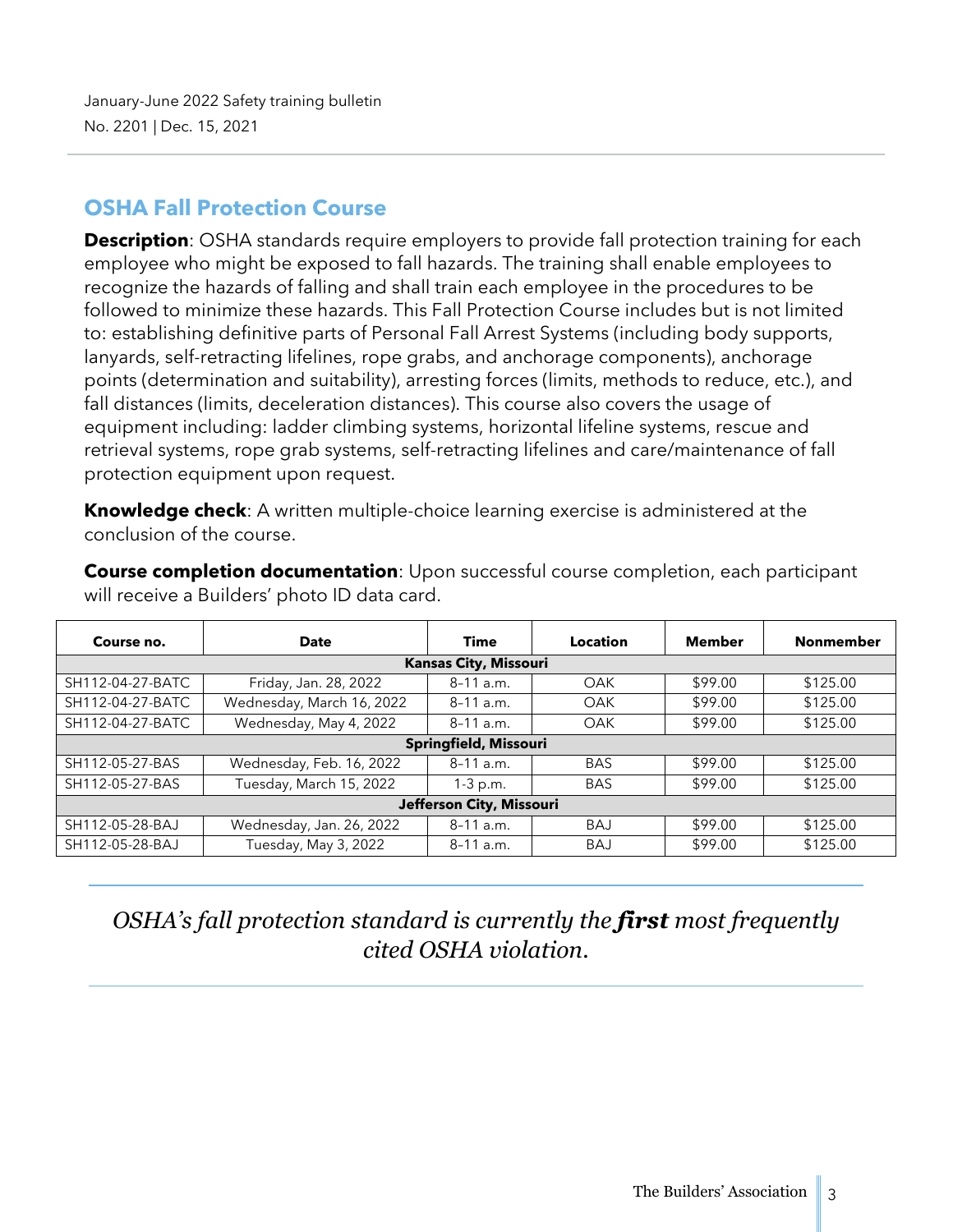#### **OSHA Hazard Communication Standard Course**

**Description**: OSHA standards require employers to provide exposed employees with effective information and training on hazardous chemicals in their work area at the time of their initial assignment, and whenever a new chemical hazard the employees have not previously been trained about is introduced into their work area. This course covers the general requirements of OSHA's Hazard Communication Standard and provides participants with the knowledge to facilitate recognition and understanding of chemical safety in the workplace. Specific topics covered in this course include hazard classification of health and physical hazards, chemical labeling, signal words, GHS Symbols (Pictograms), Safety Data Sheets (SDSs) 16 –section format and much more.

**Knowledge check**: A written multiple-choice learning exercise is administered at the conclusion of the course.

**Course completion documentation**: Upon successful course completion, each participant will receive a Builders' photo ID data card.

| Course no.               | <b>Date</b>              | Time                  | <b>Location</b> | Member  | <b>Nonmember</b> |  |  |
|--------------------------|--------------------------|-----------------------|-----------------|---------|------------------|--|--|
|                          |                          | Kansas City, Missouri |                 |         |                  |  |  |
| SH925-05-24-BATC         | Tuesday, Feb. 8, 2022    | $8-10a.m.$            | OAK             | \$99.00 | \$125.00         |  |  |
| SH925-05-24-BATC         | Thursday, April 28, 2022 | $8-10$ a.m.           | OAK             | \$99.00 | \$125.00         |  |  |
|                          | Springfield, Missouri    |                       |                 |         |                  |  |  |
| SH925-06-29-BAS          | Thursday, Jan. 13, 2022  | $1-3$ p.m.            | <b>BAS</b>      | \$99.00 | \$125.00         |  |  |
| SH925-06-29-BAS          | Monday, May 9, 2022      | $1 - 3 p.m.$          | <b>BAS</b>      | \$99.00 | \$125.00         |  |  |
| Jefferson City, Missouri |                          |                       |                 |         |                  |  |  |
| SH925-05-21-BAJ          | Thursday, Feb. 10, 2022  | $8-10a.m.$            | BAJ             | \$99.00 | \$125.00         |  |  |

# *OSHA's hazard communication standard is currently the second most frequently cited OSHA violation.*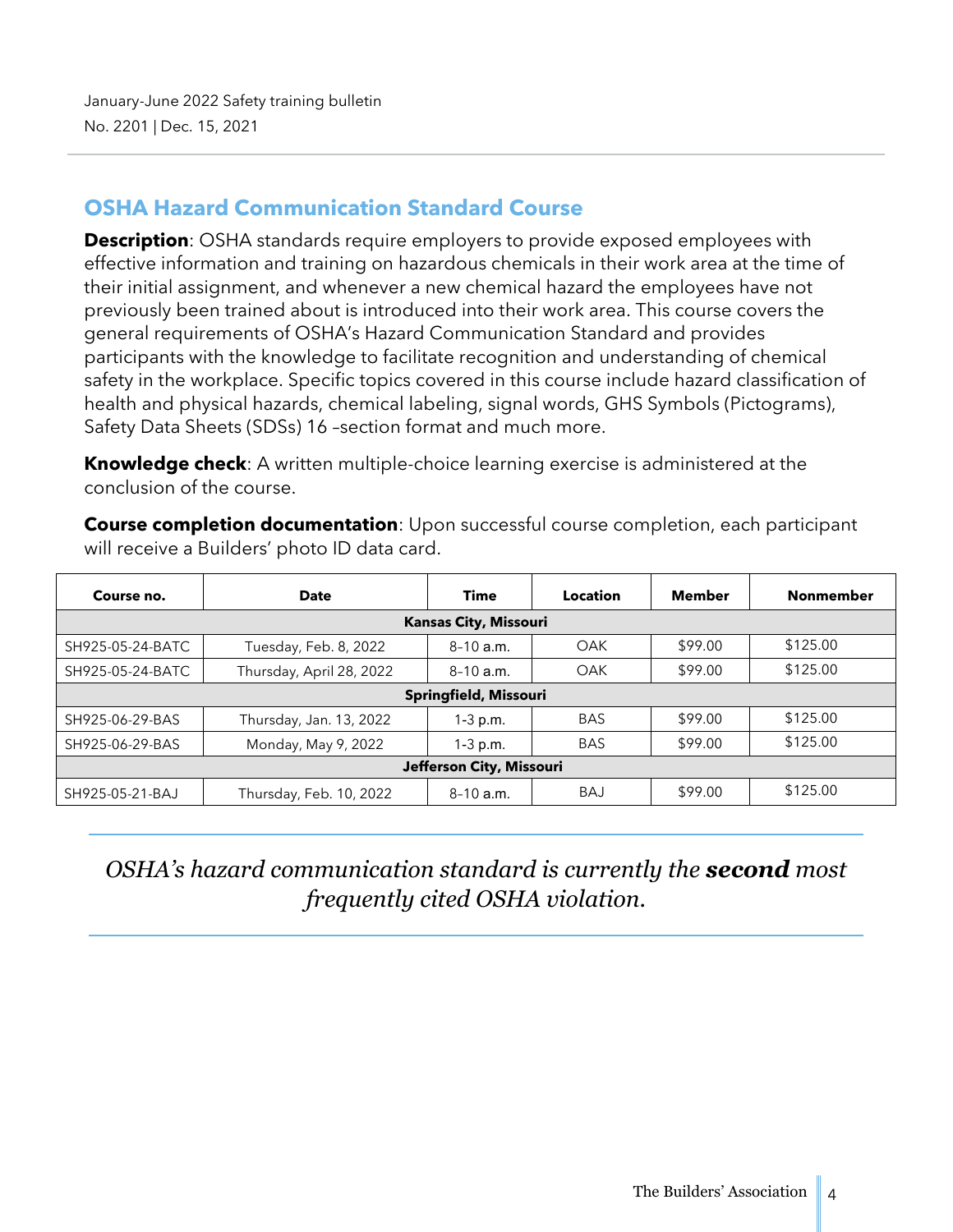#### **OSHA Scaffolding Course**

**Description**: This course covers the requirements for safe construction and use of scaffolding using OSHA's construction scaffold standards as a guide. OSHA standards require employers to train each employee who performs work while on a scaffold trained to recognize the hazards associated with the type of scaffold being used and to understand the procedures to control or minimize those hazards. Course topics include hazards associated with scaffold design, assembly, disassembly and use, types of scaffolds, determining scaffold capacity, employee qualifications and training and maintenance, repair and inspection requirements.

**Knowledge check**: A written multiple-choice learning exercise is administered at the conclusion of the course.

**Course completion documentation**: Upon successful course completion, each participant will receive a Builders' photo ID data card.

| Course no.               | Date                      | Time                         | Location   | <b>Member</b> | <b>Nonmember</b> |  |
|--------------------------|---------------------------|------------------------------|------------|---------------|------------------|--|
|                          |                           | <b>Kansas City, Missouri</b> |            |               |                  |  |
| SH113-06-01-BATC         | Tuesday, Feb. 15, 2022    | $8-11$ a.m.                  | OAK        | \$99.00       | \$125.00         |  |
| SH113-06-01-BATC         | Monday, May 2, 2022       | $8-11$ a.m.                  | <b>OAK</b> | \$99.00       | \$125.00         |  |
| Springfield, Missouri    |                           |                              |            |               |                  |  |
| SH113-05-27-BAS          | Tuesday, Jan. 11, 2022    | $8-11$ a.m.                  | <b>BAS</b> | \$99.00       | \$125.00         |  |
| SH113-05-27-BAS          | Wednesday, March 23, 2022 | $8-11$ a.m.                  | <b>BAS</b> | \$99.00       | \$125.00         |  |
| Jefferson City, Missouri |                           |                              |            |               |                  |  |
| SH113-05-28-BAJ          | Tuesday, Jan. 18, 2022    | $8-11$ a.m.                  | <b>BAJ</b> | \$99.00       | \$125.00         |  |
| SH113-05-28-BAJ          | Thursday, March 31, 2022  | $8-11$ a.m.                  | <b>BAJ</b> | \$99.00       | \$125.00         |  |

# *OSHA's scaffolding standard is currently the third most frequently cited OSHA violation.*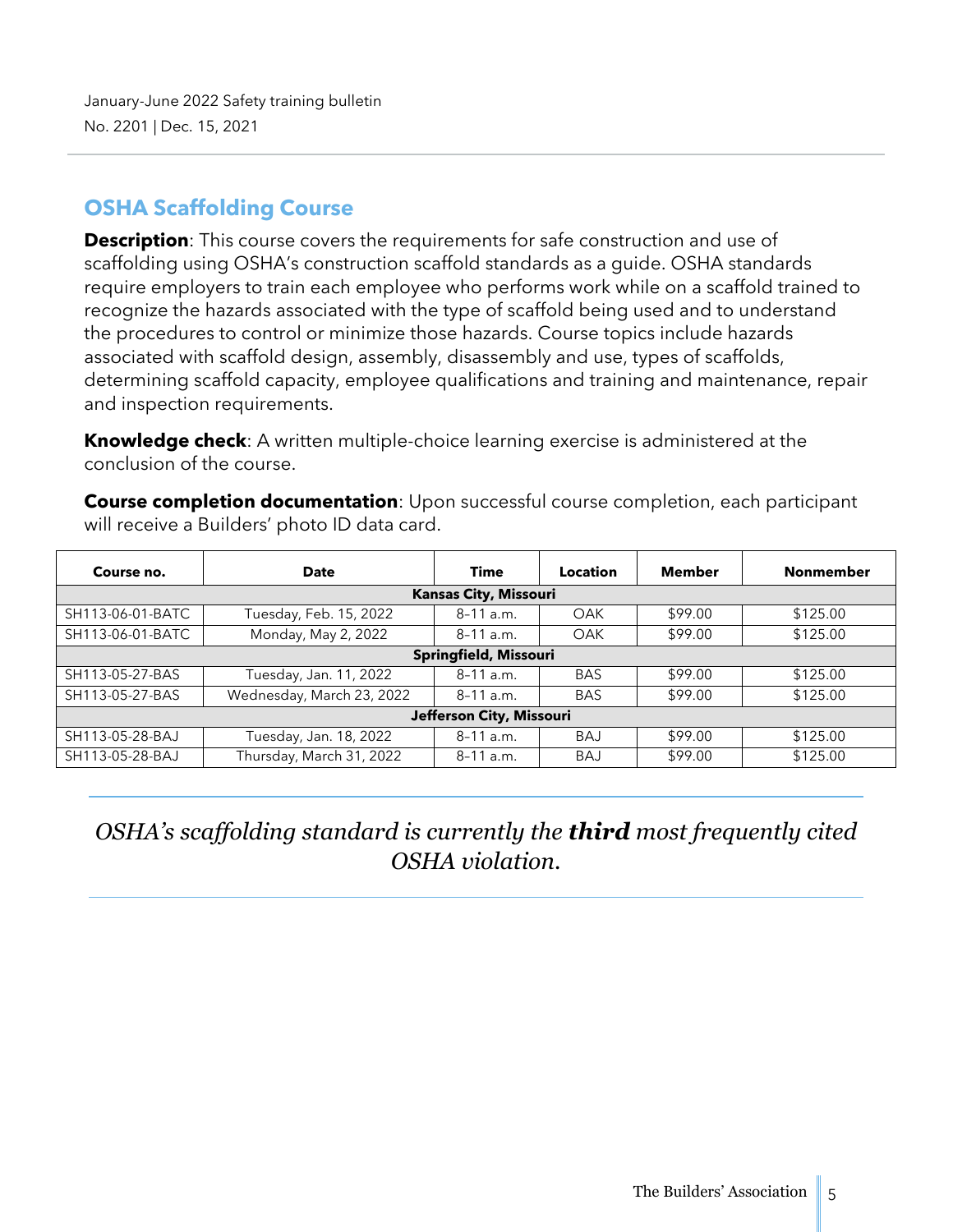#### **OSHA Forklift Operator Course**

**Description**: This course has been designed to reduce injuries and property damage in the work environment for newly trained operators who are ready to go beyond the basics to experienced operators who are either new to your organization or have been with your organization for an extended period. Course topics include inspection of equipment, design criteria of the equipment, picking up the load, moving the load and setting down the load safely.

**Knowledge check**: A written multiple-choice learning exercise and Operator Performance Evaluation is administered at the conclusion of the course.

**Course completion documentation**: Upon successful course completion, each participant will receive a Builders' photo ID data card.

| Course no.               | <b>Date</b>             | Time                         | Location   | Member  | <b>Nonmember</b> |  |
|--------------------------|-------------------------|------------------------------|------------|---------|------------------|--|
|                          |                         | <b>Kansas City, Missouri</b> |            |         |                  |  |
| SH110-04-19-BATC         | Tuesday, April 12, 2022 | 8 a.m.-12 p.m.               | OAK        | \$99.00 | \$125.00         |  |
| SH110-04-19-BATC         | Tuesday, June 28, 2022  | 8 a.m.-12 p.m.               | <b>OAK</b> | \$99.00 | \$125.00         |  |
|                          |                         | Springfield, Missouri        |            |         |                  |  |
| SH110-06-28-BAS          | Wednesday, Feb. 9, 2022 | 8 a.m.-12 p.m.               | <b>BAS</b> | \$99.00 | \$125.00         |  |
| Jefferson City, Missouri |                         |                              |            |         |                  |  |
| SH110-06-30-BAJ          | Tuesday, May 31, 2022   | $1-5$ p.m.                   | <b>BAJ</b> | \$99.00 | \$125.00         |  |

*OSHA's powered industrial truck standard is currently the seventh most frequently cited OSHA violation.*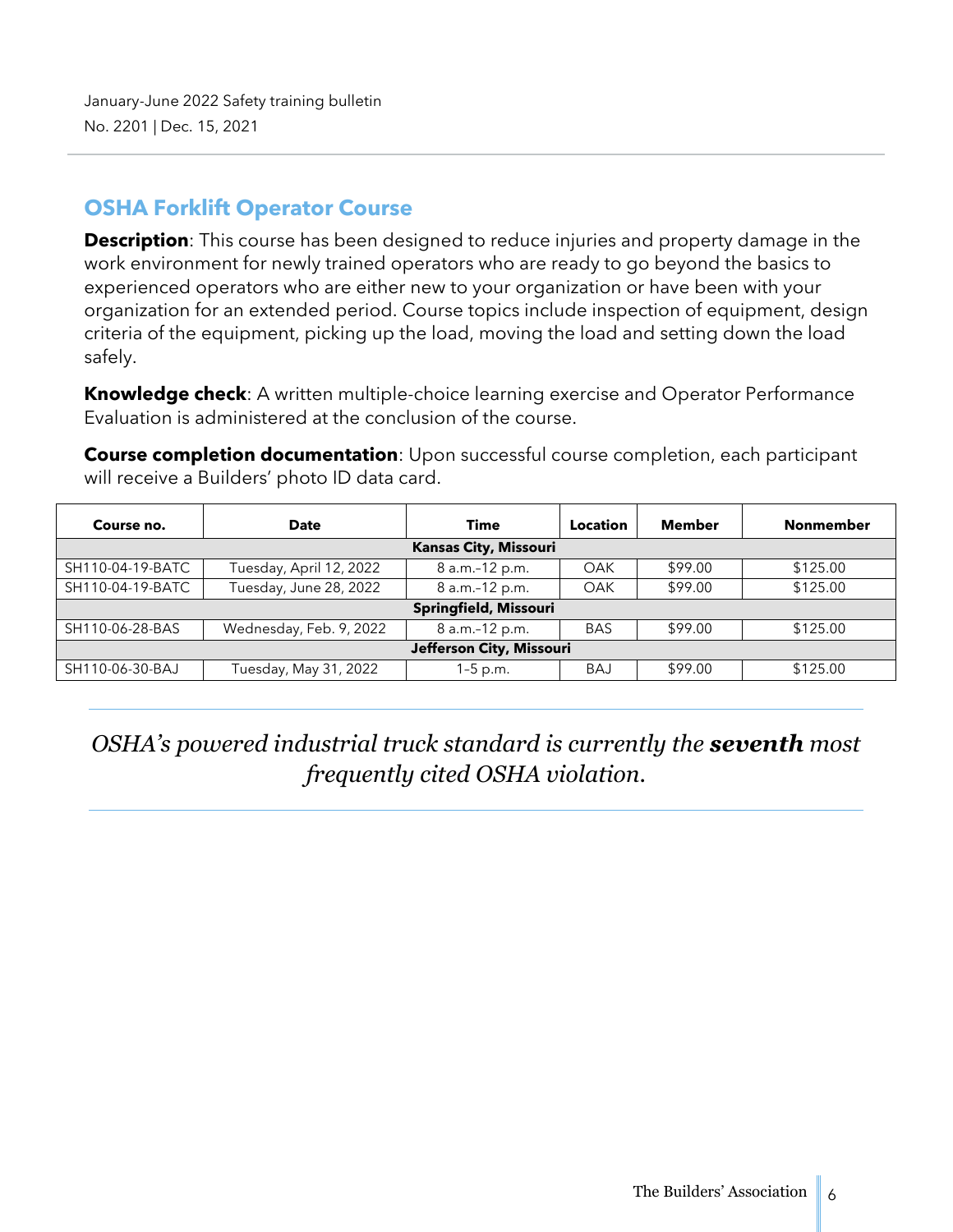#### **OSHA 10-Hour Construction Outreach Course**

**Description**: The OSHA 10-Hour Construction Outreach Course provides safety and health training to prepare employees for basic hazards found in the construction industry. Participants will gain an understanding of OSHA's Construction Safety and Health Regulations as they apply to real world experiences. Each participant will receive a 29 CFR 1926 Construction Standards Book. Upon successful course completion, each participant will also receive a Builders' photo ID data card and a U.S. Department of Labor (OSHA) 10- Hour Construction Outreach completion card.

Missouri House Bill 1549 - This course meets the requirements of HB 1549 that became effective on Aug. 28, 2009, requiring all on-site employees for contractors or subcontractors working on "Public Works" construction projects in which the contract or subcontract is signed on or after Aug. 28, 2009, to have completed an OSHA 10-Hour construction safety program or equivalent within sixty (60) days of beginning work.

| Course no.       | <b>Date</b>                                                         | Time                         | <b>Location</b> | Member   | <b>Nonmember</b> | <b>Footnotes</b> |
|------------------|---------------------------------------------------------------------|------------------------------|-----------------|----------|------------------|------------------|
|                  |                                                                     | <b>Kansas City, Missouri</b> |                 |          |                  |                  |
| SH101-04-12-BATC | Day 1 - Wednesday, Jan. 19, 2022<br>Day 2 - Thursday, Jan. 20, 2022 | 7:30 a.m.-1 p.m.             | OAK             | \$150.00 | \$175.00         | (1)              |
| SH101-04-12-BATC | Day 1 - Wednesday, Feb. 23, 2022<br>Day 2 - Thursday, Feb. 24, 2022 | 7:30 a.m.-1 p.m.             | <b>OAK</b>      | \$150.00 | \$175.00         | (1)              |
| SH101-06-17-BATC | Day 1 - Tuesday, April 5, 2022<br>Day 2 - Wednesday, April 6, 2022  | 7:30 a.m.-1 p.m.             | <b>BAS</b>      | \$150.00 | \$175.00         | (1)              |
|                  |                                                                     | Springfield, Missouri        |                 |          |                  |                  |
| SH101-06-21-BAS  | Day 1 - Thursday, Feb. 17, 2022<br>Day 2 - Friday, Feb. 18, 2022    | 7:30 a.m.-1 p.m.             | <b>BAS</b>      | \$150.00 | \$175.00         | (1)              |
| SH101-06-21-BAS  | Day 1 - Wednesday, May 11, 2022<br>Day 2 - Thursday, May 12, 2022   | 7:30 a.m.-1 p.m.             | <b>BAS</b>      | \$150.00 | \$175.00         | (1)              |
|                  |                                                                     | Jefferson City, Missouri     |                 |          |                  |                  |
| SH101-06-23-BAJ  | Day 1 - Tuesday, June 14, 2022<br>Day 2 - Wednesday June 15, 2022   | 7:30 a.m.-1 p.m.             | BAJ             | \$150.00 | \$175.00         | (1)              |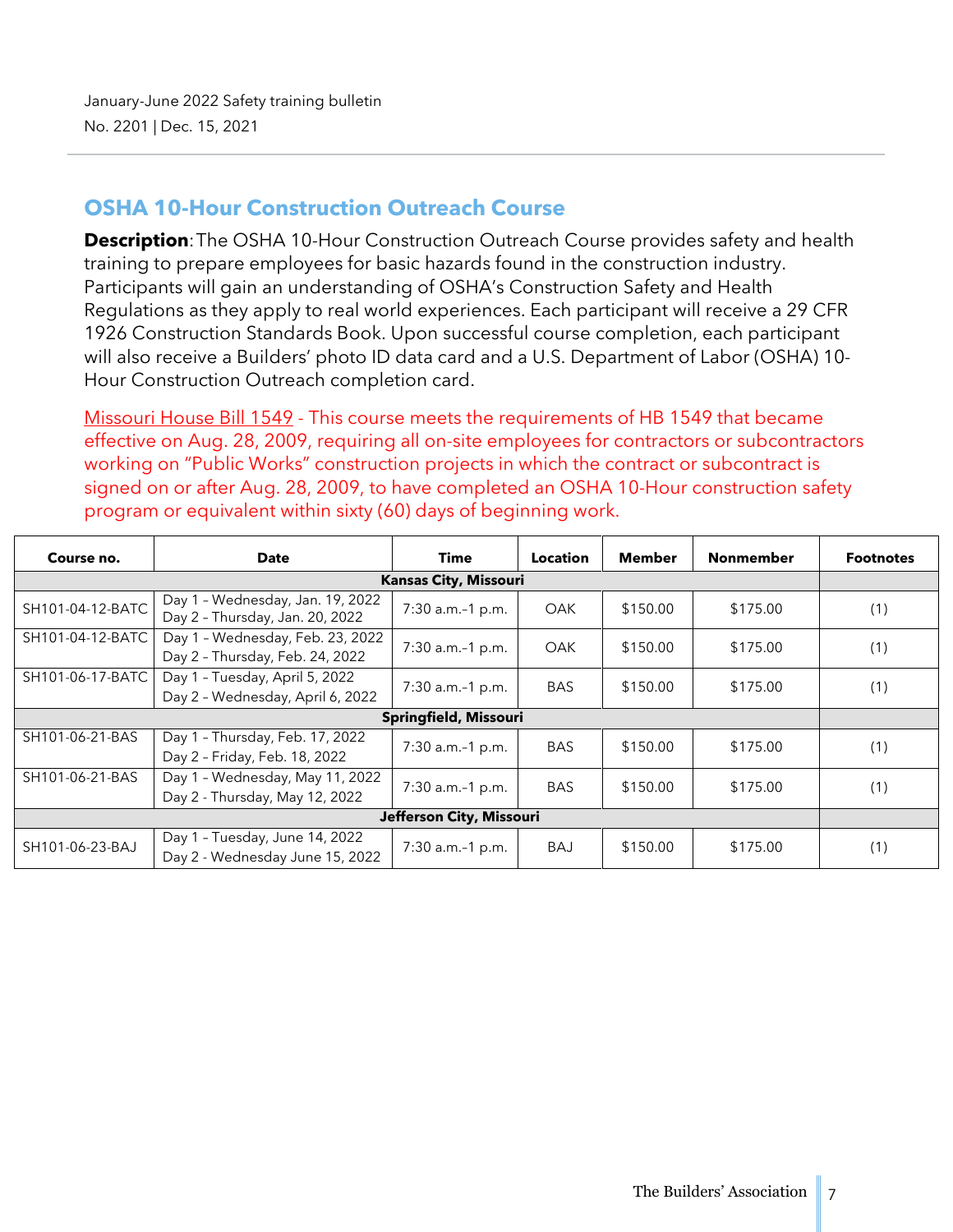#### **OSHA 30-Hour Construction Outreach Course**

**Description**: The OSHA 30-Hour Construction Outreach Course is an excellent course for superintendents, field supervisors, project managers, safety professionals, or anyone responsible for safety and health issues in your organization. Attendees will gain an understanding of OSHA Construction Safety Regulations as they apply to real world experiences. Each participant will receive a 29 CFR 1926 Construction Standards Book. Upon successful course completion, each participant will also receive a Builders' photo ID data card and a U.S. Department of Labor (OSHA) 30-Hour Construction Outreach completion card. Participants must attend all dates to receive course completion card. Lunch will be provided.

| Course no.                   | <b>Date</b>                       | <b>Time</b>      | <b>Location</b> | Member   | <b>Nonmember</b> | <b>Footnotes</b> |
|------------------------------|-----------------------------------|------------------|-----------------|----------|------------------|------------------|
| <b>Kansas City, Missouri</b> |                                   |                  |                 |          |                  |                  |
| SH103-4-23-BATC              | Day 1 - Monday, March 21, 2022    | 7:30 a.m.-4 p.m. | OAK             | \$425.00 | \$525.00         |                  |
|                              | Day 2 - Tuesday, March 22, 2022   | 7:30 a.m.-4 p.m. | <b>OAK</b>      |          |                  |                  |
|                              | Day 3 - Wednesday, March 23, 2022 | 7:30 a.m.-4 p.m. | <b>OAK</b>      |          |                  |                  |
|                              | Day 4-Thursday, March 24, 2022    | 7:30 a.m.-4 p.m. | OAK             |          |                  |                  |

### **American Red Cross Workplace First Aid/AED/CPR Course**

**Description**: The purpose of this course is to give individuals in the workplace knowledge and skills necessary to recognize and provide basic first aid care for injuries and sudden illnesses until advanced medical personnel arrive and take over. This course also includes information on breathing or cardiac emergencies. Please wear comfortable clothing, as you will be asked to perform skills. Attendance of the entire session is required, and participants must complete all skill practices for certification. Upon successful course completion, each participant will receive an American Red Cross Universal Certificate indicating First Aid/AED/CPR that is valid for two years.

| Course no.               | <b>Date</b>            | <b>Time</b>                  | Location   | Member  | <b>Nonmember</b> |
|--------------------------|------------------------|------------------------------|------------|---------|------------------|
|                          |                        | <b>Kansas City, Missouri</b> |            |         |                  |
| SH124-04-02-BATC         | Tuesday, Feb. 1, 2022  | 8 a.m.-12 p.m.               | OAK        | \$75.00 | \$100.00         |
| SH124-05-25-BATC         | Friday, April 18, 2022 | 8 a.m.-12 p.m.               | OAK        | \$75.00 | \$100.00         |
| SH124-06-03-BATC         | Tuesday, June 16, 2022 | 8 a.m.-12 p.m.               | <b>OAK</b> | \$75.00 | \$100.00         |
|                          |                        | Springfield, Missouri        |            |         |                  |
| SH124-05-18-BAS          | Monday, Feb. 7, 2022   | 8 a.m.-12 p.m.               | <b>BAS</b> | \$75.00 | \$100.00         |
| Jefferson City, Missouri |                        |                              |            |         |                  |
| SH124-05-19-BAJ          | Thursday, June 9, 2022 | 8 a.m.-12 p.m.               | <b>BAJ</b> | \$75.00 | \$100.00         |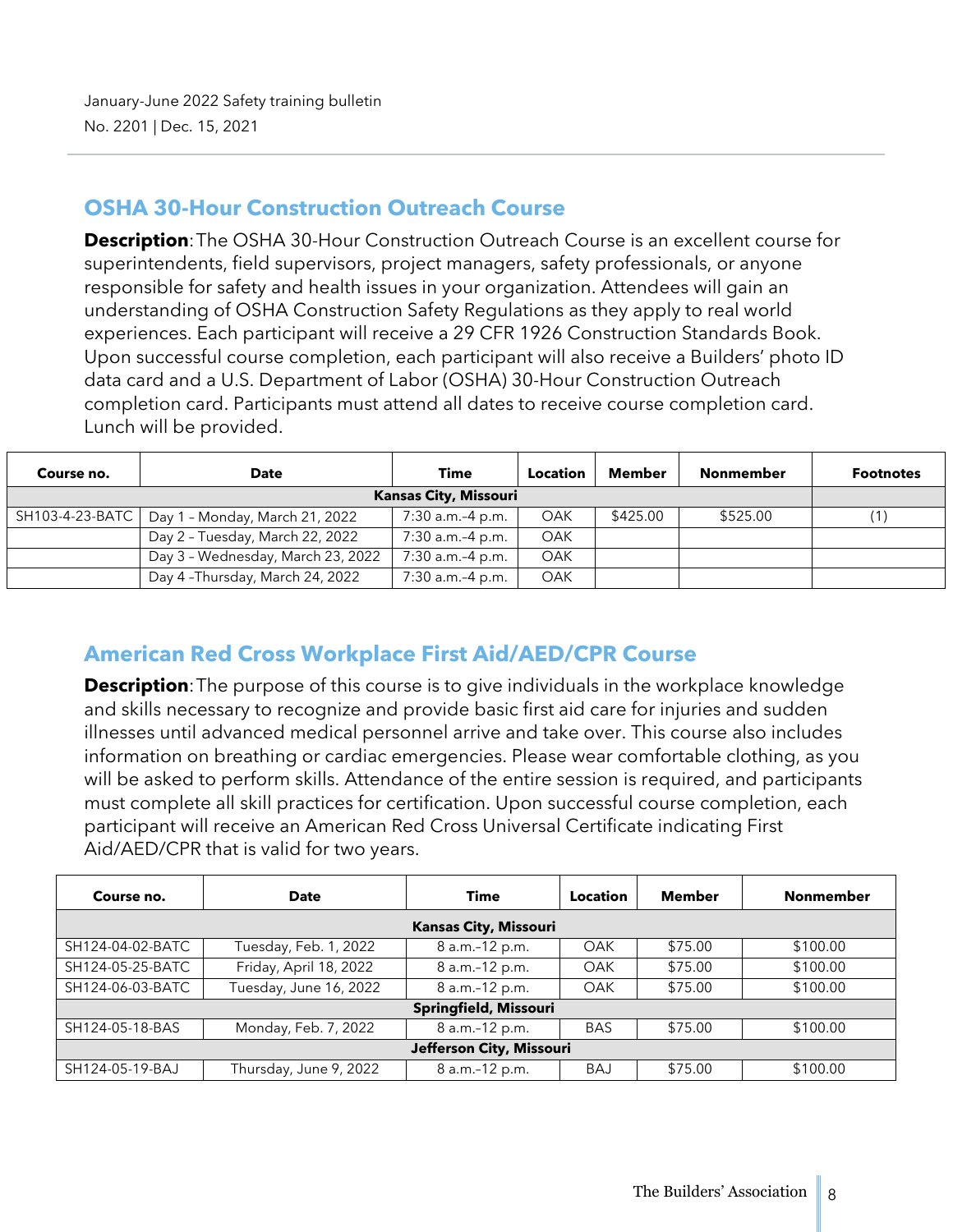#### **OSHA Confined Space Entry for Construction Course**

**Description**: This course covers the safety and health hazards associated with confined spaces in the construction industry. Course topics include recognition of confined space hazards, identification of permit required confined spaces (PRCS) and non-permit required confined spaces (NPRCS), use of instrumentation to evaluate atmospheric hazards, ventilation techniques, development and implementation of a confined space program, proper signage and training requirements. This course also covers the key differences between OSHA's general industry versus construction standards.

**Knowledge check**: A written multiple-choice learning exercise is administered at the conclusion of the course.

**Course completion documentation**: Upon successful course completion, each participant will receive a Builders' photo ID data card.

| Course no.                   | <b>Date</b>             | Time                  | Location   | Member  | <b>Nonmember</b> |  |
|------------------------------|-------------------------|-----------------------|------------|---------|------------------|--|
| <b>Kansas City, Missouri</b> |                         |                       |            |         |                  |  |
| SH107-04-28-BATC             | Thursday, Feb. 17, 2022 | 12:30-3:30 p.m.       | OAK        | \$99.00 | \$125.00         |  |
|                              |                         | Springfield, Missouri |            |         |                  |  |
| SH107-05-17-BAS              | Tuesday, June 7, 2022   | 12:30-3:30 p.m.       | <b>BAS</b> | \$99.00 | \$125.00         |  |
| Jefferson City, Missouri     |                         |                       |            |         |                  |  |
| SH107-05-20-BAJ              | Tuesday, May 24, 2022   | 12:30-3:30 p.m.       | <b>BAJ</b> | \$99.00 | \$125.00         |  |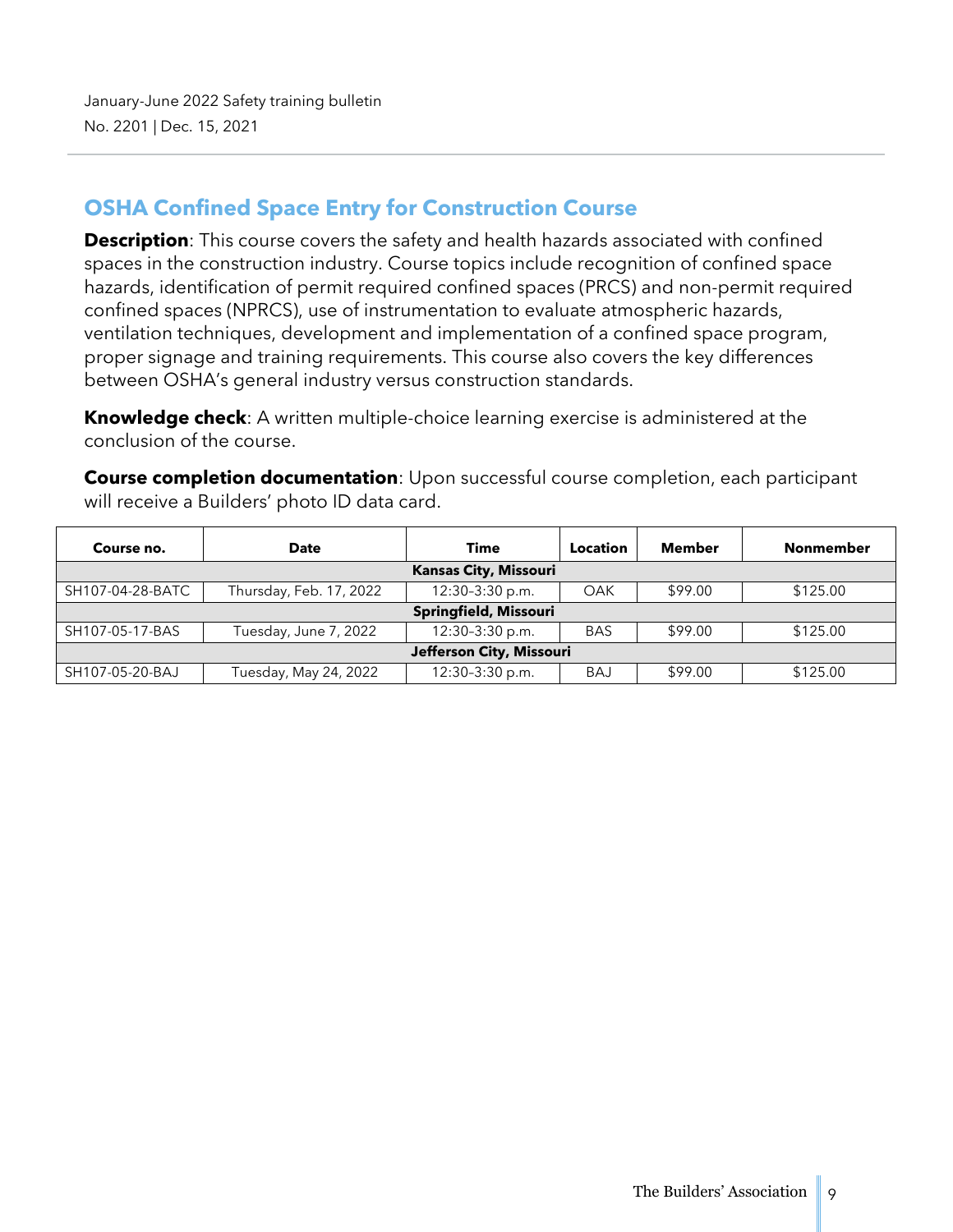#### **OSHA Excavation Competent Person Course**

**Description**: This course has been designed specifically for those involved in excavation, trenching, and related operations. OSHA requires a "Competent Person" to oversee these jobsites, as they are some of the most hazardous of all construction operations. Topics covered in this course include:

- □ 29 CFR 1926, Subpart P
- □ OSHA excavation competent person
- □ Inspection
- □ Soil classification categories
- □ Fall protection
- □ Protective systems
- □ Access and egress
- □ Exposure to falling loads
- □ Exposure to vehicular traffic
- Water accumulation
- Identification of underground utilities and one call system
- □ Hazardous atmospheres
- □ Emergency rescue planning
- $\Box$  Criminal prosecution and wrongful death lawsuits relating to trenching/excavation accidents

**Knowledge check**: A written multiple-choice learning exercise is administered at the conclusion of the course.

**Course completion documentation**: Upon successful course completion, each participant will receive a Builders' photo ID data card.

| Course no.               | <b>Date</b>             | <b>Time</b>                  | <b>Location</b> | <b>Member</b> | <b>Nonmember</b> |
|--------------------------|-------------------------|------------------------------|-----------------|---------------|------------------|
|                          |                         | <b>Kansas City, Missouri</b> |                 |               |                  |
| SH106-04-28-BATC         | Friday, April 15, 2022  | 8-11:30 a.m.                 | OAK             | \$99.00       | \$125.00         |
| SH106-04-28-BATC         | Thursday, June 9, 2022  | 8-11:30 a.m.                 | OAK             | \$99.00       | \$125.00         |
|                          |                         | Springfield, Missouri        |                 |               |                  |
| SH106-05-17-BAS          | Monday, Jan. 10, 2022   | 8-11:30 a.m.                 | <b>BAS</b>      | \$99.00       | \$125.00         |
| Jefferson City, Missouri |                         |                              |                 |               |                  |
| SH106-05-20-BAJ          | Wednesday, May 25, 2022 | 8-11:30 a.m.                 | <b>BAJ</b>      | \$99.00       | \$125.00         |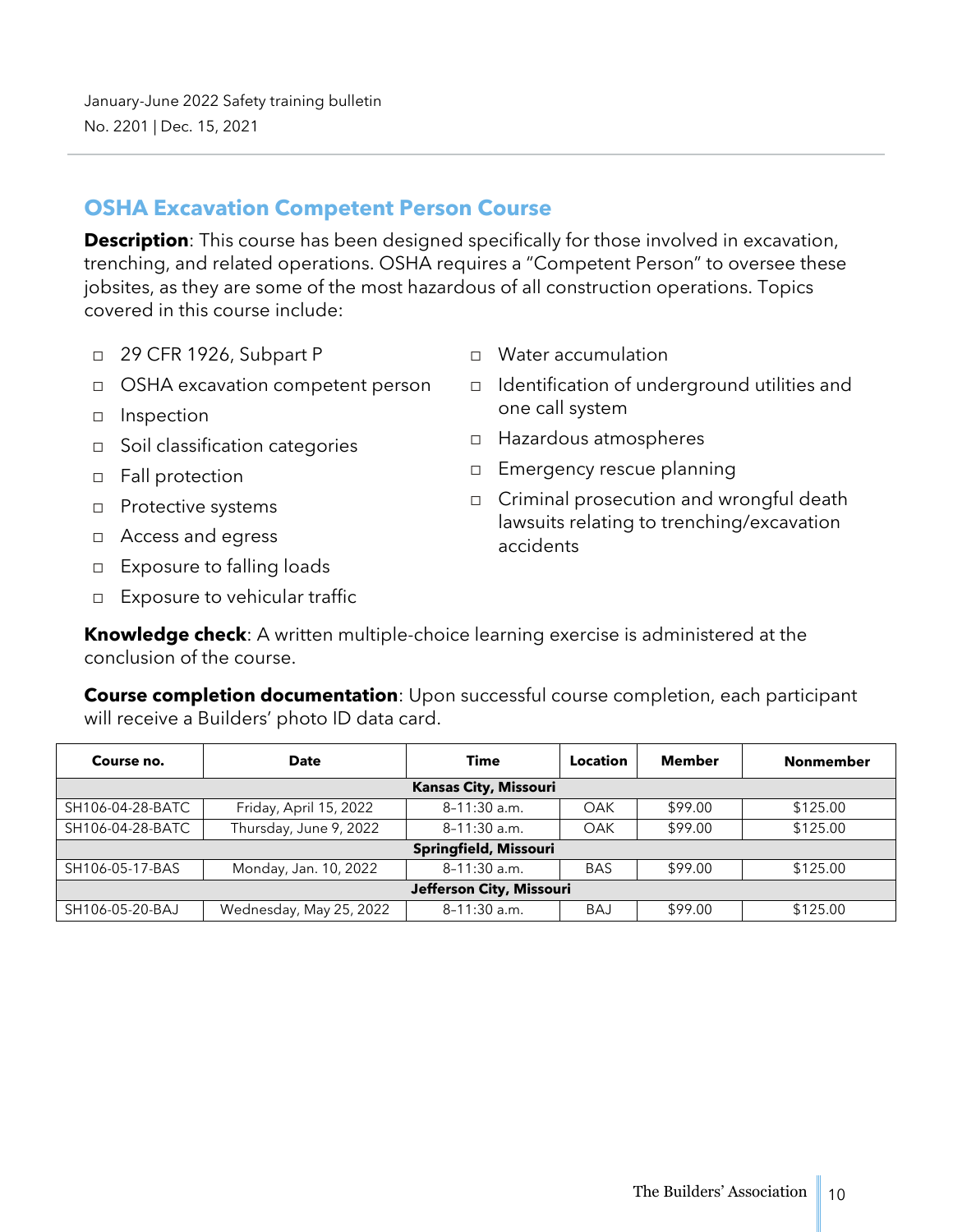#### **OSHA Focus Four Hazard Course**

**Description**: This course focuses on the top four hazards in the construction industry (falls, electrocutions, struck-bys and caught-ins). Construction workers make up approximately 6% of the country's workforce, but account for more than 20% of all job-related fatalities each year. Construction is one of the most hazardous industries in America; each year a substantial number of construction workers, and countless others, are injured by these four hazards. Participants will be introduced to accident prevention techniques and hazard recognition to improve their awareness about the focus four hazards and ways to abate these hazards. Upon successful course completion, each participant will receive a Builders' photo ID data card.

| Course no.               | <b>Date</b>             | Time                         | Location   | <b>Member</b> | <b>Nonmember</b> |  |
|--------------------------|-------------------------|------------------------------|------------|---------------|------------------|--|
|                          |                         | <b>Kansas City, Missouri</b> |            |               |                  |  |
| SH210-05-10-BATC         | Wednesday, Feb. 2, 2022 | $8-11$ a.m.                  | OAK        | \$99.00       | \$125.00         |  |
| SH210-05-10-BATC         | Tuesday, April 19, 2022 | $8-11$ a.m.                  | <b>OAK</b> | \$99.00       | \$125.00         |  |
| Springfield, Missouri    |                         |                              |            |               |                  |  |
| SH210-06-29-BAS          | Friday, Jan. 14, 2022   | $8-11$ a.m.                  | <b>BAS</b> | \$99.00       | \$125.00         |  |
| SH210-06-29-BAS          | Friday, May 13, 2022    | $8-11$ a.m.                  | <b>BAS</b> | \$99.00       | \$125.00         |  |
| Jefferson City, Missouri |                         |                              |            |               |                  |  |
| SH210-05-21-BAJ          | Tuesday, March 8, 2022  | $8-11$ a.m.                  | <b>BAJ</b> | \$99.00       | \$125.00         |  |
| SH210-05-21-BAJ          | Tuesday, April 26, 2022 | $8-11$ a.m.                  | <b>BAJ</b> | \$99.00       | \$125.00         |  |

*For additional information about any of these courses, multiple participant discount pricing or to schedule a course specifically for your organization contact: Matt Dierking at 816.595.4158 or* 

*mdierking@buildersassociation.com.*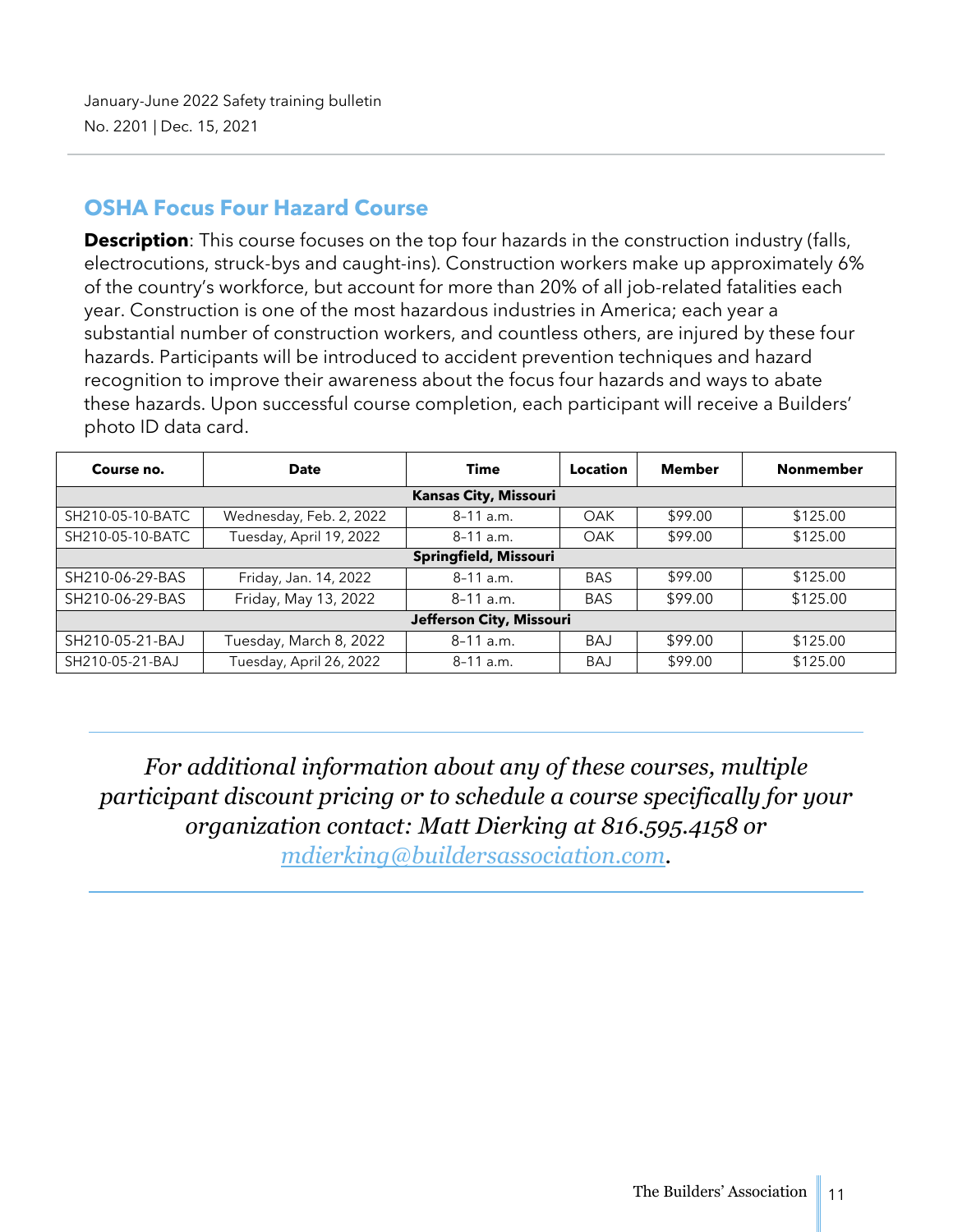#### **Course registration information**

- 1. Course cancellations/confirmations will be made via email, with the designated contact person listed on the registration, the week prior to scheduled course date.
- 2. Course cancellation must be made a minimum of five (5) business days prior to the scheduled course date to receive a full course refund or to reschedule.
- 3. Each scheduled course is required to have a minimum enrollment of eight (8) paid course participants for the course to be conducted.
- 4. Any course participant who has been ill or has any signs of illness within twenty-four (24) hours prior to the class (fever, cough, breathing difficulties/shortness of breath, or other symptoms) should not attend a course.
- 5. There will be six (6) feet of separation of course participants and instructor(s) at all times, as well as no physical contact for any course in which skills are required to be performed.
- 6. In addition to six (6) feet of separation, course participants will be required to wear appropriate cloth face coverings in accordance with current local public health policies, which may include cloth masks, when attending course(s) and at a Builders' facility.

#### **Course footnotes**

No charge to attend course for Carpenters, Millwrights, and Floorlayers in good standing with the St. Louis - Kansas City Carpenters Regional Council. The Builders' Association reserves the right to charge for course fees if denied by CDC.

#### **Location of training courses**

OAK: The Builders' Association, 720 Oak St., Kansas City, MO 64106

BAS: The Builders' Association Southern Service Center, 521 South Ingram Mill Road, Springfield, MO 65802

BAJ: The Builders' Association Central Service Center, 3632 West Truman Blvd., Jefferson City, MO 65109

To have training conducted at your facility or at a specific location, please contact Matt Dierking at 816.595.4158 or mdierking@buildersassociation.com.

To register, please complete the **registration form on the next page**. Return the form along with a check payable to The Builders' Association to:

The Builders' Association **Attn: Morgan Morrison** 720 Oak Street Kansas City, MO 64106

Contact Morgan Morrison at 816.595.4130 or mmorrison@buildersassociation.com should you have questions.